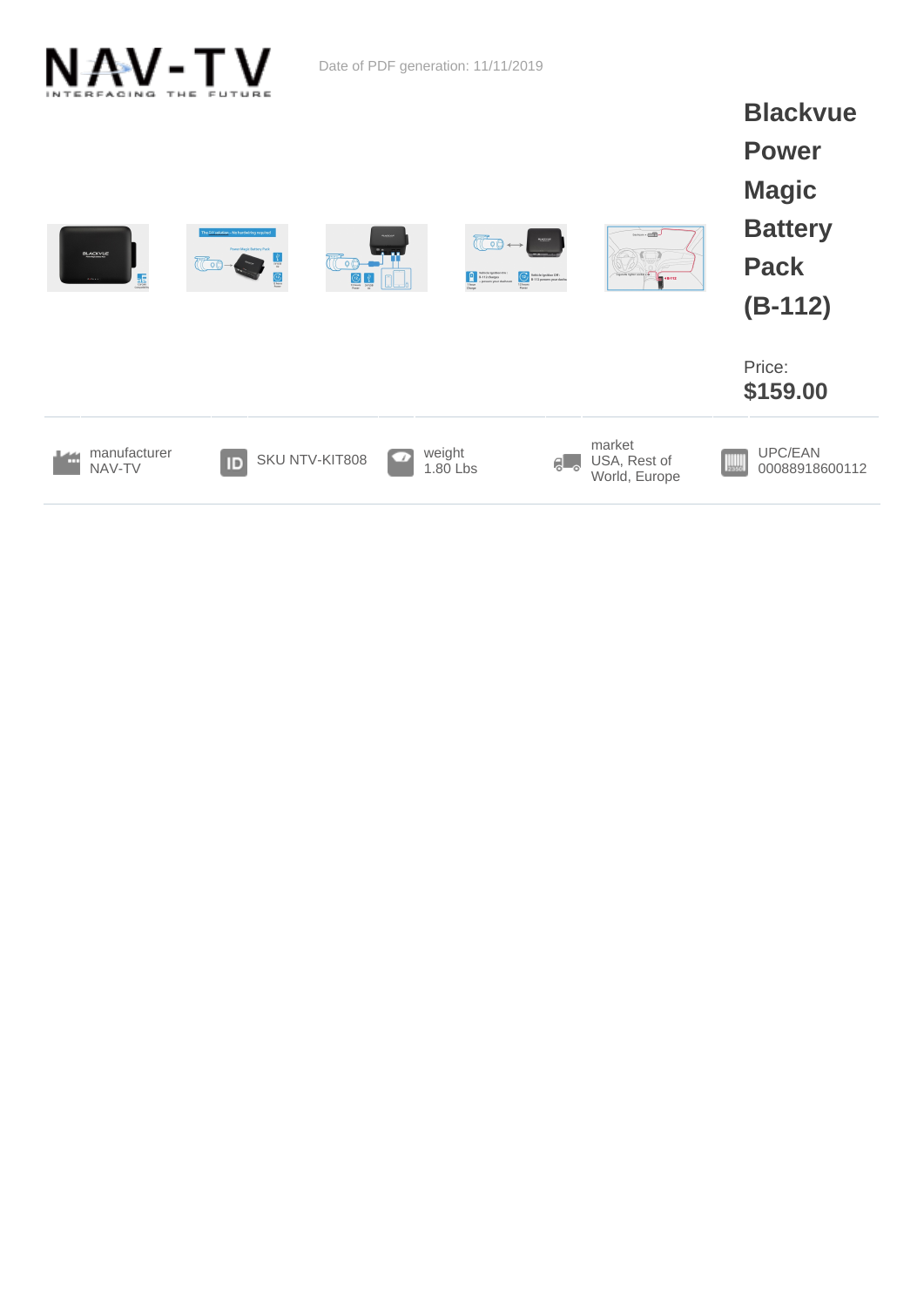# **Power your BlackVue In Parking Mode**

with Power Magic Pro or Power Magic Battery Pack.

Rest easy, knowing that your car is being monitored while you are away. BlackVue dashcams automatically switches to Parking Mode to monitor your parked vehicle, but only writes to the memory card when something happens (motion or impact detected), which has two benefits:

- Less chance for important files to be overwritten during long Parking Mode sessions.
- Extended memory card lifespan in the long run.

### **Power Magic Battery Pack (B-112)**

Parking Mode Made Easy Enjoy your dashcam's Parking Mode while saving your vehicle's battery.

## **Easy and simple installation**

No hardwiring required. Simply plugs into your vehicle's accessory (cigar lighter) power socket.

### **Hassle-free operation**

Recharges while driving. Powers your dashcam while parked. 1 hour charge / 12 hours power\*.

(\*) Based on power consumption of DR650S-1CH

## **CHarge Any USB Accessory**

- 1 female accessory (cigar lighter) power socket for your dashcam.
- 2 USB (5V) ports to power a phone, mobile hotspot, etc. The B-112 provides enough power to charge most electronic accessories (not only phones but also larger battery accessories like tablets).

#### **Blackvue Power Magic Battery Pack (B-112) Compatibility Chart**

| <b>Model</b> | <b>Year Range</b> | <b>Version</b> | Radio | <b>Notes</b> |
|--------------|-------------------|----------------|-------|--------------|
| Any/Any      | 2000-2020         | Europe         | Any   |              |
| Any/Any      | 2000-2020         | USA            | Any   |              |

Any